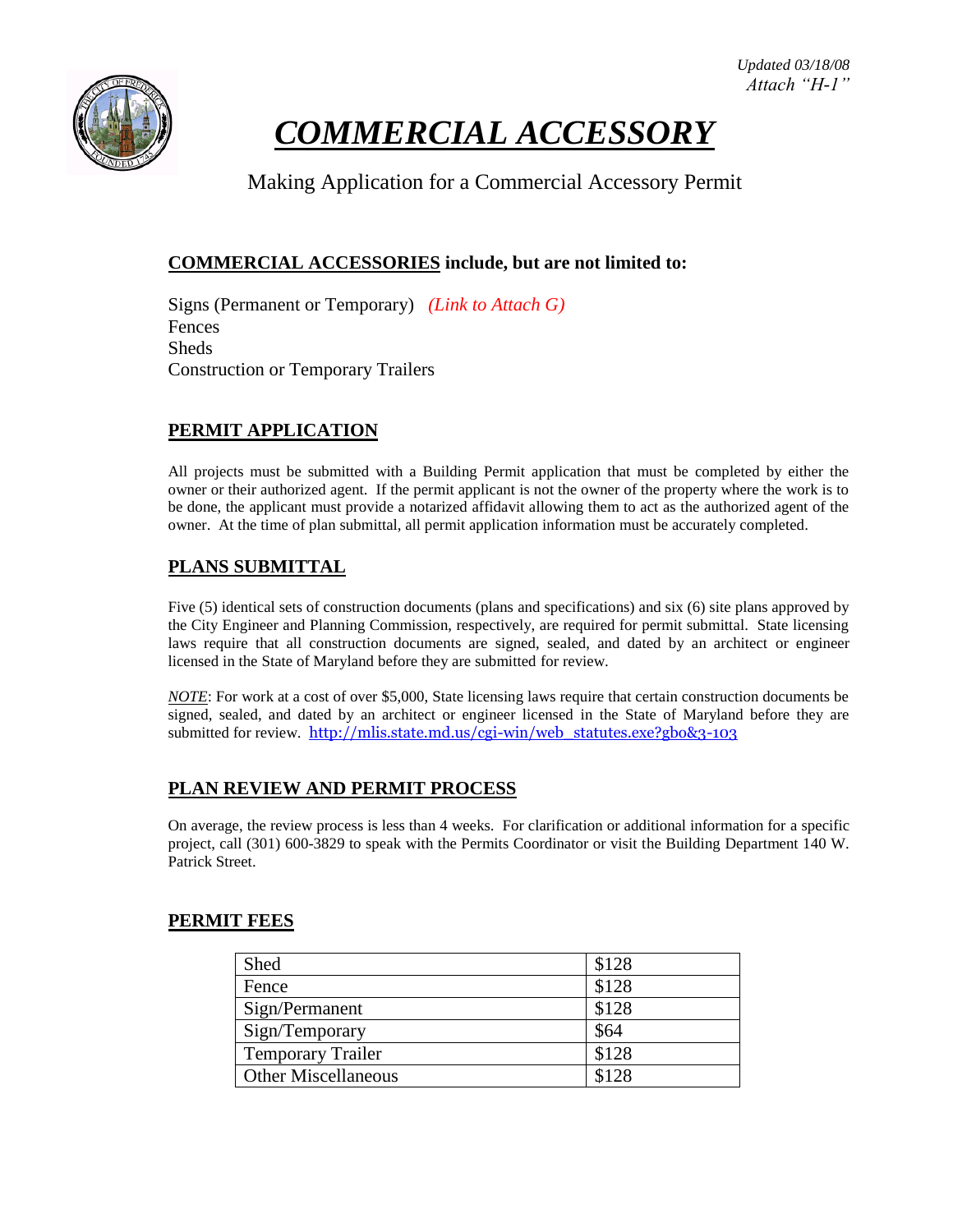The City of Frederick, Maryland

FOR OFFICE USE ONLY



Building Department

140 W. Patrick St., Frederick MD 21701 / 301-600-3812 / FAX 301-600-3826

www.cityoffrederick.com BUILDING / ZONING PERMIT APPLICATION App. Type Code:

Tax ID:  $02$ -

## COMMERCIAL ACCESSORY

App. Date:

 $App. No.$ :

## SECTION 1 – Complete in its entirety. Application will NOT be accepted unless all spaces are FULLY completed.

| Location   | Address:              | Unit $#$ :            | Bldg $#$ : |
|------------|-----------------------|-----------------------|------------|
| of<br>Work | Subdivision:          | Lot $#$ :             | Zoning:    |
|            | Proposed Tenant Name: | Previous Tenant Name: |            |

| ₩       | Contact Person:            |      |         |  |
|---------|----------------------------|------|---------|--|
| г<br>C) | Applicant/Contractor Name: |      |         |  |
|         | Address:                   |      |         |  |
| D       |                            |      |         |  |
|         | Phone No:                  | FAX: | E-Mail: |  |
|         |                            |      |         |  |

IMPROVEMENT COST: \$\_\_\_\_\_\_\_\_\_\_\_\_\_\_\_\_\_\_\_\_\_\_\_\_\_ (Do NOT include plumbing, electric, land)

Q Yes Q No Public Right-of-Way Will any work associated with this permit be performed within the City's Right-of-Way? Is Public Works Agreement & Surety in Place?  $\Box$  No  $\Box$  Yes If YES, provide Grading/Public Improvement Permit #

|             | Brief description of work to be performed: |                  |                               |                                     |
|-------------|--------------------------------------------|------------------|-------------------------------|-------------------------------------|
| ijo<br>⊻    |                                            |                  |                               |                                     |
| D<br>÷      |                                            |                  |                               |                                     |
| õ<br>o<br>c | Sq. Ft. of Building:                       | Sq. Ft. of Work: |                               | Is Building Sprinklered? . Yes . No |
|             | <b>IBC Occupancy Type:</b>                 |                  | <b>IBC Construction Type:</b> |                                     |

|               | Linear Ft. of Building Frontage:                                                         |                  | Total Sq. Ft. of all Existing Signage: |                   |                                                 |  |
|---------------|------------------------------------------------------------------------------------------|------------------|----------------------------------------|-------------------|-------------------------------------------------|--|
|               | Number of Signs Proposed:                                                                |                  | Proposed Sign/s: . Permanent .         |                   | Temporary                                       |  |
| Signs         | Type Sign (Wall, Banner, Scroll Freestanding, other)<br>1.<br>2.<br>3.                   |                  |                                        | <b>Dimensions</b> | Height (if Freestanding)                        |  |
| <b>Fences</b> | Type Fence:                                                                              |                  |                                        |                   |                                                 |  |
|               | Fence Height:                                                                            | Number of Gates: |                                        | Gate Size:        |                                                 |  |
| <b>Sheds</b>  | Total Sq. Footage: <u>_______________</u><br>(Note: Footing required if over 150 sq.ft.) |                  | Height of Shed: __________             |                   | Shed Structure: . Kit . Pre-Built . Stick Built |  |

| Final Site Plan* $#$<br>Date Approved:<br>*(Note: Application will be denied if copy of unconditionally approved site plan is not submitted with the permit application) |            |                                                     |  |
|--------------------------------------------------------------------------------------------------------------------------------------------------------------------------|------------|-----------------------------------------------------|--|
| Is Property located in the Historic District?                                                                                                                            | No<br>Yes. | HPC Case #                                          |  |
| Is Property located in the Flood Plain?                                                                                                                                  | Yes . No   | Is Property owned by Frederick County?<br>Yes<br>No |  |
| Is this a Food Service Facility?                                                                                                                                         | No<br>Yes  | Water Service Contract: .<br>No<br>Yes (Contract #  |  |